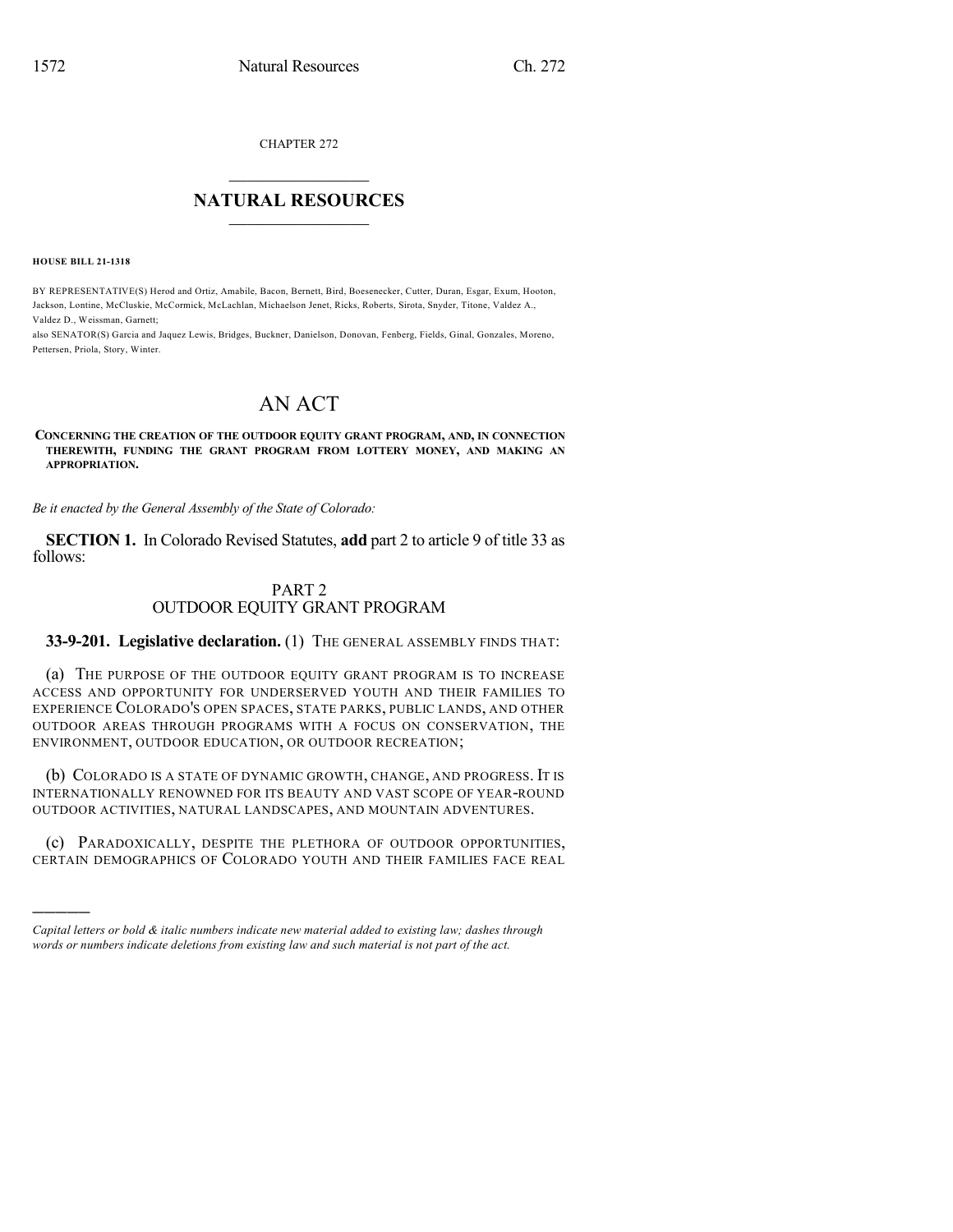CHALLENGES AND OBSTACLES TO ACCESSING NATURE;

(d) A CLEAR LACK OF EQUITY EXISTS FOR LOW-INCOME, INNER-CITY, RURAL, RACIALLY, AND ETHNICALLY DIVERSE YOUTH, FOR YOUTH WHO ARE LESBIAN, GAY, BISEXUAL, TRANSGENDER, OR QUEER OR QUESTIONING, FOR NATIVE AMERICAN OR INDIGENOUS YOUTH,AND FOR YOUTH WITH DISABILITIES TO ENGAGE IN MEANINGFUL OUTDOOR EXPERIENCES AND NATURE-BASED EDUCATION;

(e) HISTORIC AND CHRONIC SYSTEMIC INEQUITIES HAVE MADE ACCESS TO NATURE MORE CHALLENGING FOR THESE YOUTH;

(f) RESEARCH CONFIRMS THAT TIME SPENT OUTSIDE IS ESSENTIAL TO HEALTH AND WELL-BEING; IT IMPROVES PHYSICAL AND MENTAL HEALTH, REDUCES STRESS, AND ENHANCES SOCIAL SKILLS; AND

(g) MORE TIME SPENT IN NATURE FOR DISPOSSESSED YOUTH CAN TRANSLATE TO BETTER ACADEMIC PERFORMANCE, INCREASED ENTHUSIASM FOR SCHOOL AND SCHOOL ACTIVITIES, AND A LESSENED LIKELIHOOD FOR ATTENDANCE PROBLEMS.

(2) THE GENERAL ASSEMBLY FURTHER FINDS AND DECLARES THAT IT IS NECESSARY TO ESTABLISH AN OUTDOOR EQUITY GRANT PROGRAM TO FUND PROGRAMS AND MEANINGFUL EXPERIENCES LED BY COMMUNITY MEMBERS AND LEADERS WHO UNDERSTAND THE UNIQUE NEEDS AND PERSPECTIVES OF UNDERSERVED YOUTH AND THEIR COMMUNITIES IN ORDER TO ENSURE LONG-TERM AND SUSTAINABLE INVESTMENTS FOR NEW GENERATIONS OFOUTDOOR ENTHUSIASTS AND CONSERVATIONISTS.

**33-9-202. Definitions.**AS USED IN THIS PART 2,UNLESS THE CONTEXT OTHERWISE REQUIRES:

(1) "APPLICANT"MEANS A GOVERNMENTAL ENTITY,A NONPROFIT ORGANIZATION, A FOR-PROFIT ORGANIZATION,OR A FEDERALLY RECOGNIZED TRIBE THAT IS LOCATED IN THE STATE.

(2) "COLORADO OUTDOORS" MEANS COLORADO'S OPEN SPACES, STATE PARKS, PUBLIC LANDS, AND OTHER OUTDOOR RECREATION AREAS.

(3) "DEPARTMENT" MEANS THE DEPARTMENT OF NATURAL RESOURCES.

(4) "DIRECTOR" MEANS THE DIRECTOR OF THE DIVISION OF PARKS AND WILDLIFE.

(5) "DIVISION" MEANS THE DIVISION OF PARKS AND WILDLIFE, CREATED IN SECTION 33-9-104.

(6) "ELIGIBLE YOUTH" MEANS A PERSON WHO RESIDES IN COLORADO AND WHO IS ELIGIBLE FOR ADMISSION TO PUBLIC SCHOOL IN THE STATE OR WHO IS NO LONGER ELIGIBLE FOR ADMISSION TO PUBLIC SCHOOL IN THE STATE BUT IS NOT YET TWENTY-SIX YEARS OLD, AND INCLUDES THE PERSON'S FAMILY.

(7) "EXECUTIVE DIRECTOR" MEANS THE EXECUTIVE DIRECTOR OF THE DEPARTMENT OF NATURAL RESOURCES.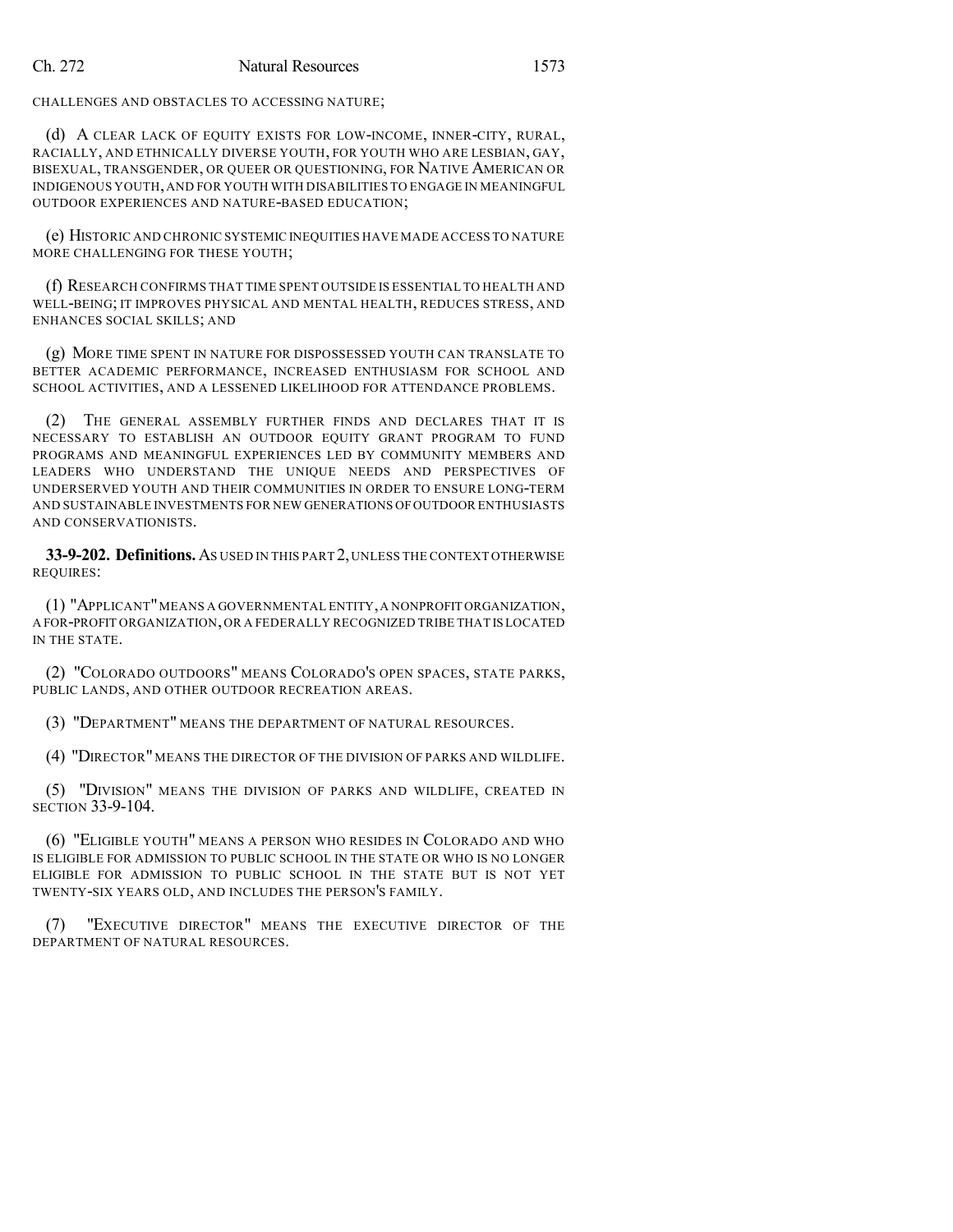(8) "LOW INCOME" MEANS MEDIAN HOUSEHOLD INCOME THAT IS LESS THAN OR EQUAL TO TWO HUNDRED PERCENT OF THE FEDERAL POVERTY LINE.

(9) "OUTDOOR EQUITY BOARD"OR "BOARD"MEANS THE OUTDOOR EQUITY BOARD CREATED IN SECTION 33-9-203.

(10) "OUTDOOR EQUITY FUND" OR "FUND" MEANS THE OUTDOOR EQUITY FUND CREATED IN SECTION 33-9-206.

(11) "OUTDOOR EQUITY GRANT PROGRAM" OR "GRANT PROGRAM" MEANS THE OUTDOOR EQUITY GRANT PROGRAM CREATED IN SECTION 33-9-205.

**33-9-203. Outdoor equity board - creation - terms - per diem and expense reimbursement.** (1) THERE IS HEREBY CREATED THE OUTDOOR EQUITY BOARD IN THE DIVISION OF PARKS AND WILDLIFE. THE BOARD IS RESPONSIBLE FOR THE GOVERNANCE OF THE OUTDOOR EQUITY GRANT PROGRAM.

(2) THE BOARD CONSISTS OF THE FOLLOWING NINE VOTING MEMBERS AS FOLLOWS:

(a) ONE MEMBER PERSONALLY IMPACTED BY AND WITH EXPERIENCE IN RACIAL JUSTICE ISSUES;

(b) ONE MEMBER PERSONALLY IMPACTED BY AND WITH EXPERIENCE IN ENVIRONMENTAL JUSTICE ISSUES;

(c) ONE MEMBER WITH EXPERIENCE WORKING ON CONSERVATION ISSUES;

(d) ONE MEMBER WITH EXPERIENCE IN PROVIDING OUTDOOR EDUCATION PROGRAMS;

(e) ONE MEMBER PERSONALLY IMPACTED BY AND WITH EXPERIENCE IN DISABILITY-ACCESSIBLE OUTDOOR PROGRAMMING;

(f) ONE MEMBER PERSONALLY IMPACTED BY AND WITH EXPERIENCE IN EQUITY FOR INDIVIDUALS WHO ARE LESBIAN, GAY, BISEXUAL, TRANSGENDER, OR QUEER OR QUESTIONING; AND

(g) THREE YOUTH MEMBERS FROM COMMUNITIES ELIGIBLE TO BE SERVED BY THE GRANT PROGRAM AT THE TIME OF THEIR APPOINTMENT.

(3) THE BOARD CONSISTS OF THE FOLLOWING THREE NONVOTING MEMBERS AS FOLLOWS:

(a) THE DIRECTOR OF THE COLORADO OUTDOOR RECREATION INDUSTRY OFFICE, CREATED IN SECTION 24-48.5-129, OR THEIR APPOINTEE;

(b) THE DIRECTOR OFTHE DIVISION OFPARKS AND WILDLIFE,OR THEIR APPOINTEE; AND

(c) THE EXECUTIVE DIRECTOR OF THE GREAT OUTDOORS COLORADO PROGRAM,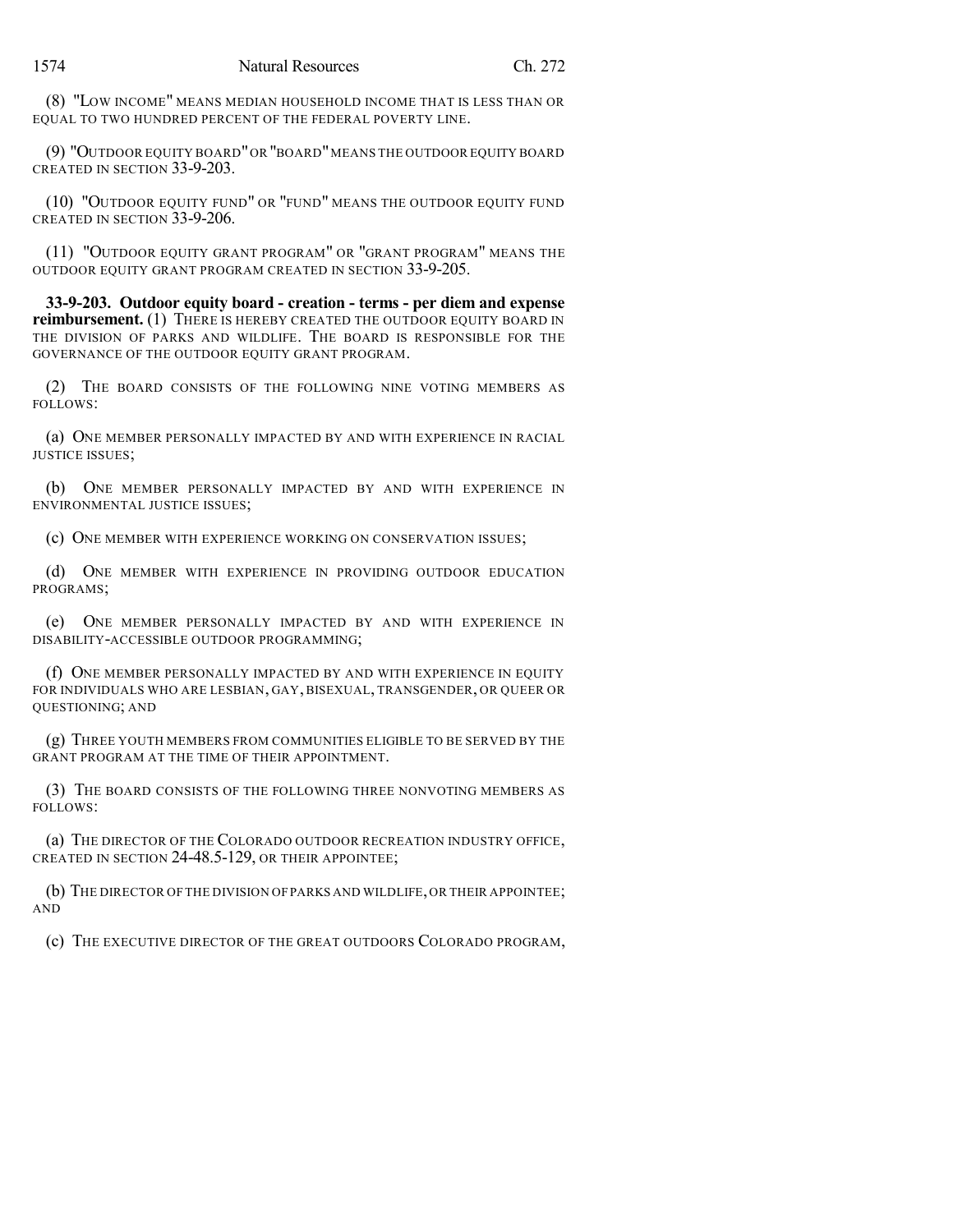OR THEIR APPOINTEE.

(4) (a) THE DIRECTOR SHALL APPOINT THE VOTING MEMBERS OF THE BOARD IN CONSULTATION WITH THE EXECUTIVE DIRECTOR.

(b) THE DIRECTOR SHALL ACCEPT NOMINATIONS FOR BOARD MEMBERS THROUGH AN OPEN AND PUBLIC PROCESS ESTABLISHED BY THE DIVISION THAT ENGAGES NONPROFIT AND PUBLIC ORGANIZATIONS THAT HAVE A FOCUS ON RACIAL EQUITY, ENVIRONMENTAL JUSTICE,CONSERVATION AND STEWARDSHIP,YOUTH ACTIVITY AND ENGAGEMENT,EDUCATION,DISABILITY ADVOCACY AND ACCESSIBILITY,ADVOCACY AND ACCESSIBILITY FOR INDIVIDUALS WHO ARE LESBIAN, GAY, BISEXUAL, TRANSGENDER, OR QUEER OR QUESTIONING, ADVOCACY FOR NATIVE AMERICAN OR INDIGENOUS PEOPLE, AND OTHER RELEVANT AREAS OF FOCUS, AND THAT:

(I) WORK TO ENSURE THAT YOUTH AND THEIR FAMILIES HAVE ACCESS, REPRESENTATION, MEANINGFUL PARTICIPATION, AND QUALITY EXPERIENCES IN THE OUTDOORS;

(II) PROMOTE CULTURALLY RESPONSIVE PROGRAMS, POLICIES, PROTOCOLS, AND STAFFING IN THE OUTDOORS; AND

(III) RAISE AWARENESS OF AND SEEK TO ADDRESS THE ROOT CAUSES OF THE ENVIRONMENTAL DISPARITIES FACING UNDERSERVED COMMUNITIES.

(5) TO THE EXTENT POSSIBLE,THE DIRECTOR SHALL ATTEMPT TO APPOINT VOTING MEMBERS OF THE BOARD:

(a) WHO HAVE EXPERIENCE PROVIDING EDUCATIONAL EXPERIENCES TO UNDERSERVED YOUTH; AND

(b) WHO REFLECT THE DIVERSITY OF THE STATE WITH REGARD TO RACE, ETHNICITY, GENDER, IMMIGRATION STATUS, INCOME, WEALTH, ABILITY, AND GEOGRAPHY.

(6) THE DIRECTOR SHALL MAKE INITIAL APPOINTMENTS TO THE BOARD BY OCTOBER 15, 2021.

 $(7)$  (a) EXCEPT AS PROVIDED IN SUBSECTIONS  $(7)$ (b) AND  $(7)$ (c) OF THIS SECTION, THE TERM OF OFFICE OF THE MEMBERS OF THE BOARD APPOINTED BY THE DIRECTOR IS FOUR YEARS.

(b) IN ORDER TO ENSURE STAGGERED TERMS OF OFFICE, THE INITIAL TERM OF OFFICE OF THE MEMBERS OF THE BOARD IS:

(I) TWO YEARS FOR THE MEMBERS APPOINTED PURSUANT TO SUBSECTIONS (2)(a),  $(2)(b)$ , AND  $(2)(c)$  OF THIS SECTION; AND

(II) FOUR YEARS FOR THE MEMBERS APPOINTED PURSUANT TO SUBSECTIONS  $(2)(d)$ ,  $(2)(e)$ , AND  $(2)(f)$  OF THIS SECTION.

(c) THE TERM OF OFFICE FOR TWO OF THE YOUTH MEMBERS OF THE BOARD IS TWO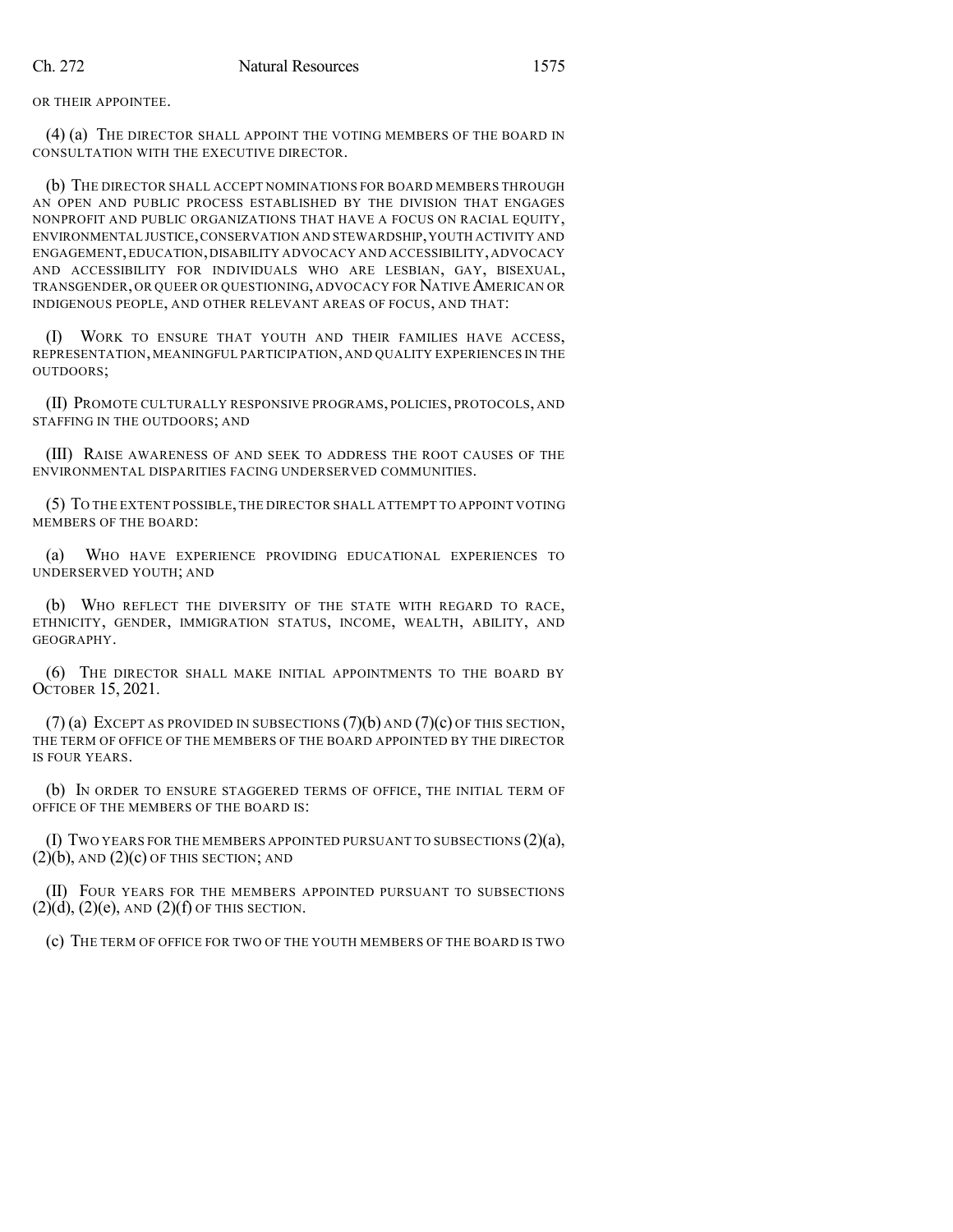YEARS AND THE TERM OF OFFICE FOR ONE OF THE YOUTH MEMBERS OF THE BOARD IS ONE YEAR, AS ESTABLISHED BY THE DIRECTOR.

(d) BOARD MEMBERS MAY SERVE NO MORE THAN TWO TERMS.

(e) A MEMBER WHO IS APPOINTED TO FILL A VACANCY SHALL SERVE THE REMAINDER OF THE UNEXPIRED TERM OF THE MEMBER WHOSE VACANCY IS BEING FILLED; THE REMAINDER COUNTS AS ONE TERM FOR THAT APPOINTEE.

(8) (a) VOTING MEMBERS OF THE BOARD RECEIVE A PER DIEM OF TWO HUNDRED DOLLARS FOR ATTENDANCE AT REGULARLY SCHEDULED MEETINGS OF THE BOARD DURING THE 2021-22 STATE FISCAL YEAR, AND TWO HUNDRED DOLLARS AS ANNUALLY ADJUSTED FOR INFLATION BASED ON THE PERCENTAGE CHANGE IN THE UNITED STATES DEPARTMENT OF LABOR'S BUREAU OFLABOR STATISTICS CONSUMER PRICE INDEX FOR DENVER-AURORA-LAKEWOOD FOR ALL ITEMS PAID BY ALL URBAN CONSUMERS, OR ITS APPLICABLE PREDECESSOR OR SUCCESSOR INDEX, DURING THE 2022-23 STATE FISCAL YEAR AND EACH STATE FISCAL YEAR THEREAFTER. VOTING MEMBERS OF THE BOARD ARE ALSO REIMBURSED FOR ACTUAL AND NECESSARY EXPENSES INCURRED WHILE PERFORMINGOFFICIAL DUTIES,TOGETHER WITH MILEAGE AT THE RATE AT WHICH MEMBERS OF THE GENERAL ASSEMBLY ARE REIMBURSED PURSUANT TO SECTION 2-2-317.

(b) NONVOTING MEMBERS MAY NOT RECEIVE PER DIEM,BUT MAY BE REIMBURSED FOR ACTUAL AND NECESSARY EXPENSES INCURRED WHILE PERFORMING OFFICIAL DUTIES, TOGETHER WITH MILEAGE AT THE RATE AT WHICH MEMBERS OF THE GENERAL ASSEMBLY ARE REIMBURSED PURSUANT TO SECTION 2-2-317.

**33-9-204. Outdoor equity board - duties.** (1) THE BOARD SHALL MEET AS OFTEN AS NECESSARY TO CARRY OUT THE FOLLOWING DUTIES AND RESPONSIBILITIES:

(a) TO CREATE AN OUTDOOR EQUITY WEBSITE;

(b) TO ADMINISTER THE GRANT PROGRAM AND, SUBJECT TO AVAILABLE APPROPRIATIONS, AWARD GRANTS AS PROVIDED IN SECTION 33-9-205;

(c) TO ESTABLISH ANY POLICIES AS ARE NECESSARY OR EXPEDIENT FOR THE CONDUCT OF ITS AFFAIRS AND ITS MEETINGS AND TO POST THOSE POLICIES ON ITS WEBSITE, INCLUDING:

(I) A CONFLICT OF INTEREST POLICY FOR ITS MEMBERS IN ORDER TO PREVENT THOSE WHO SERVE ON THE BOARD FROM BENEFITTING FROM THE GRANT PROGRAM;

(II) POLICIES RELATED TO TIME FRAMES FOR APPLYING FOR GRANTS AND FOR THE DISTRIBUTION OF GRANT MONEY UNDER SECTION 33-9-205; AND

(III) POLICIES RELATED TO THE FORM OF THE GRANT PROGRAM APPLICATION, SO AS TO ENSURE THAT THE APPLICATIONS ARE CONCISE, STRAIGHTFORWARD, OBJECTIVE, INCLUSIVE, AND ACCESSIBLE TO ALL INTERESTED PARTIES;

(d) TO ESTABLISH MEANINGFUL QUANTITATIVE AND QUALITATIVE GRANT REPORTING REQUIREMENTS THAT ALLOW THE GRANTEES TO HIGHLIGHT WHO THEY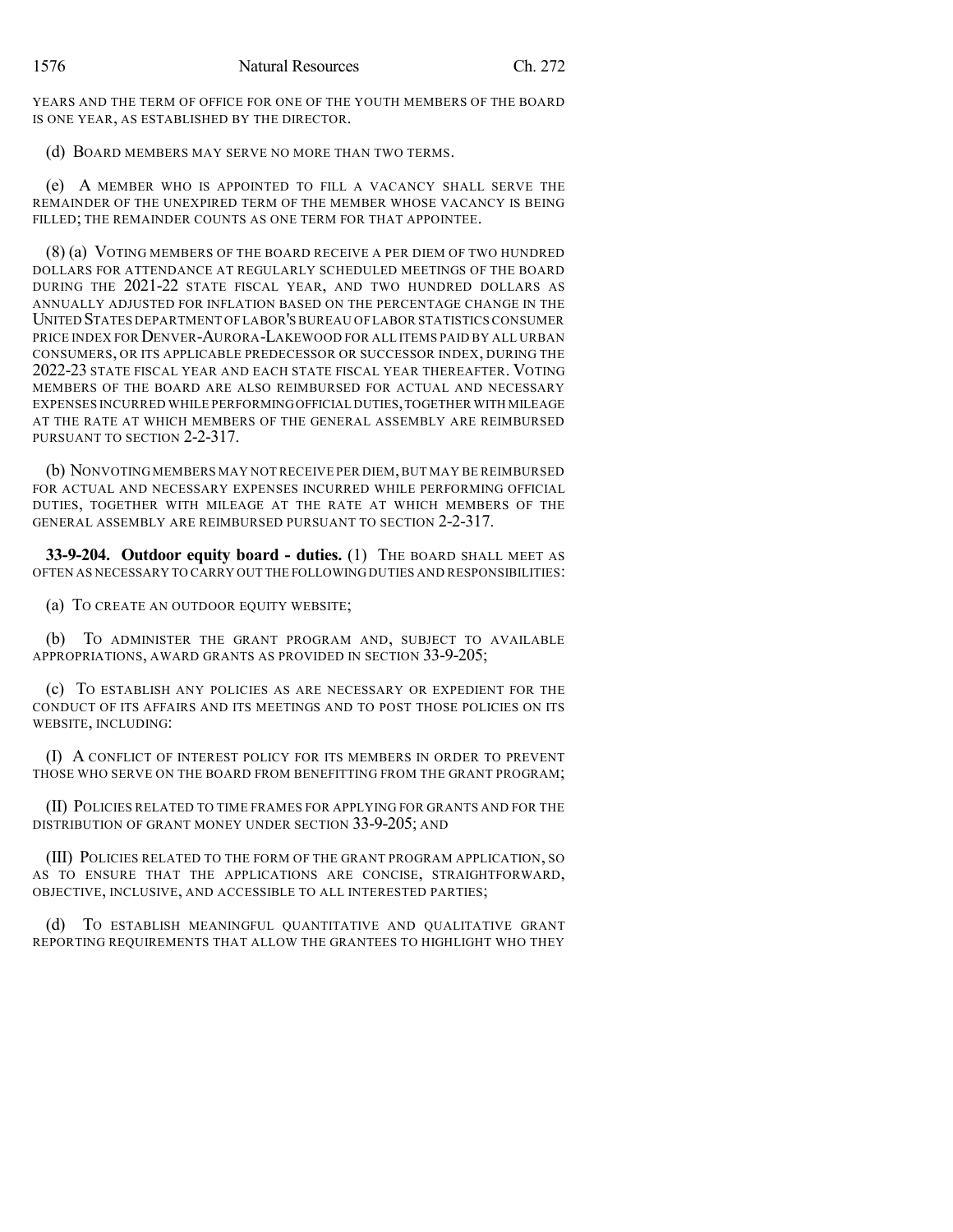#### Ch. 272 Natural Resources 1577

ARE SERVING AND HOW THEY ARE SERVING THEM, INCLUDING REPORTS ON THE ETHNIC AND RACIAL MAKEUP OF THE PARTICIPANTS OF PROGRAMS FUNDED, THE AGES AND LOCALITIES OF PROGRAM PARTICIPANTS, THE TYPES OF PROGRAMMING FUNDED, AND OTHER RELEVANT CRITERIA THAT THE BOARD SEES FIT;

(e) TO COMPILE AN ANNUAL REPORT THAT DETAILS INFORMATION ABOUT THE PROGRAMS THAT ARE AWARDED GRANTS, INCLUDING: THE ETHNIC AND RACIAL MAKEUP OF THE PARTICIPANTS, THE AGES AND LOCALITIES OF PARTICIPANTS, THE TYPES OF PROGRAMS, AND OTHER RELEVANT INFORMATION THAT THE BOARD SEES FIT; AND

 $(f)(I)$  To present the report described in subsection  $(1)(e)$  of this section TO THE DEPARTMENT AND THE PARKS AND WILDLIFE COMMISSION,AND TO MAKE THE REPORT PUBLICLY ACCESSIBLE, INCLUDING POSTING THE REPORT ON THE BOARD'S WEBSITE.

(II) IN JANUARY 2023, AND EACH JANUARY THEREAFTER, THE DEPARTMENT SHALL REPORT ON THE GRANT PROGRAM, INCLUDING A SUMMARY OF THE REPORT DESCRIBED IN SUBSECTION  $(1)(e)$  OF THIS SECTION, AS PART OF THE DEPARTMENT'S PRESENTATION TO ITS COMMITTEE OFREFERENCE AT A HEARING HELD PURSUANT TO SECTION 2-7-203 (2)(a) OF THE "STATE MEASUREMENT FOR ACCOUNTABLE, RESPONSIVE, AND TRANSPARENT (SMART) GOVERNMENT ACT".

(2) THE BOARD IS SUBJECT TO ALL THE APPLICABLE REQUIREMENTS OF THE "COLORADO OPEN RECORDS ACT", PART 2 OF ARTICLE 72 OF TITLE 24, AND THE OPEN MEETINGS LAW CONTAINED IN PART 4 OF ARTICLE 6 OF TITLE 24.

**33-9-205. Outdoor equity grant program - creation.** (1) THE BOARD SHALL IMPLEMENT THE GRANT PROGRAM IN ACCORDANCE WITH THIS SECTION AND THE POLICIES IT ESTABLISHES UNDER SECTION 33-9-204 (1)(c).

(2) TO RECEIVE A GRANT, AN APPLICANT MUST SUBMIT AN APPLICATION TO THE BOARD.

(3) THE BOARD SHALL REVIEW EACH APPLICATION IT RECEIVES AND MAY AWARD GRANTS TO APPLICANTS THAT WILL DIRECTLY UTILIZE THE GRANT TO ENGAGE RACIALLY OR ETHNICALLY DIVERSE ELIGIBLE YOUTH WHO ARE FROM LOW-INCOME FAMILIES, ENGAGE ELIGIBLE YOUTH WHO ARE LESBIAN, GAY, BISEXUAL, TRANSGENDER, OR QUEER OR QUESTIONING, ENGAGE NATIVE AMERICAN OR INDIGENOUS YOUTH, OR ENGAGE ELIGIBLE YOUTH WITH DISABILITIES IN SUCH A WAY SO AS TO BUILD SUSTAINABILITY AND CAPACITY FOR SUCH HISTORICALLY UNDERSERVED COMMUNITIES, AND SO AS TO:

(a) REDUCE BARRIERS TO THE COLORADO OUTDOORS;

(b) CREATE PATHWAYS FOR FORMAL OR INFORMAL CONSERVATION OF THE COLORADO OUTDOORS; OR

(c) OFFER ENVIRONMENTAL AND COLORADO OUTDOOR-BASED EDUCATIONAL OPPORTUNITIES.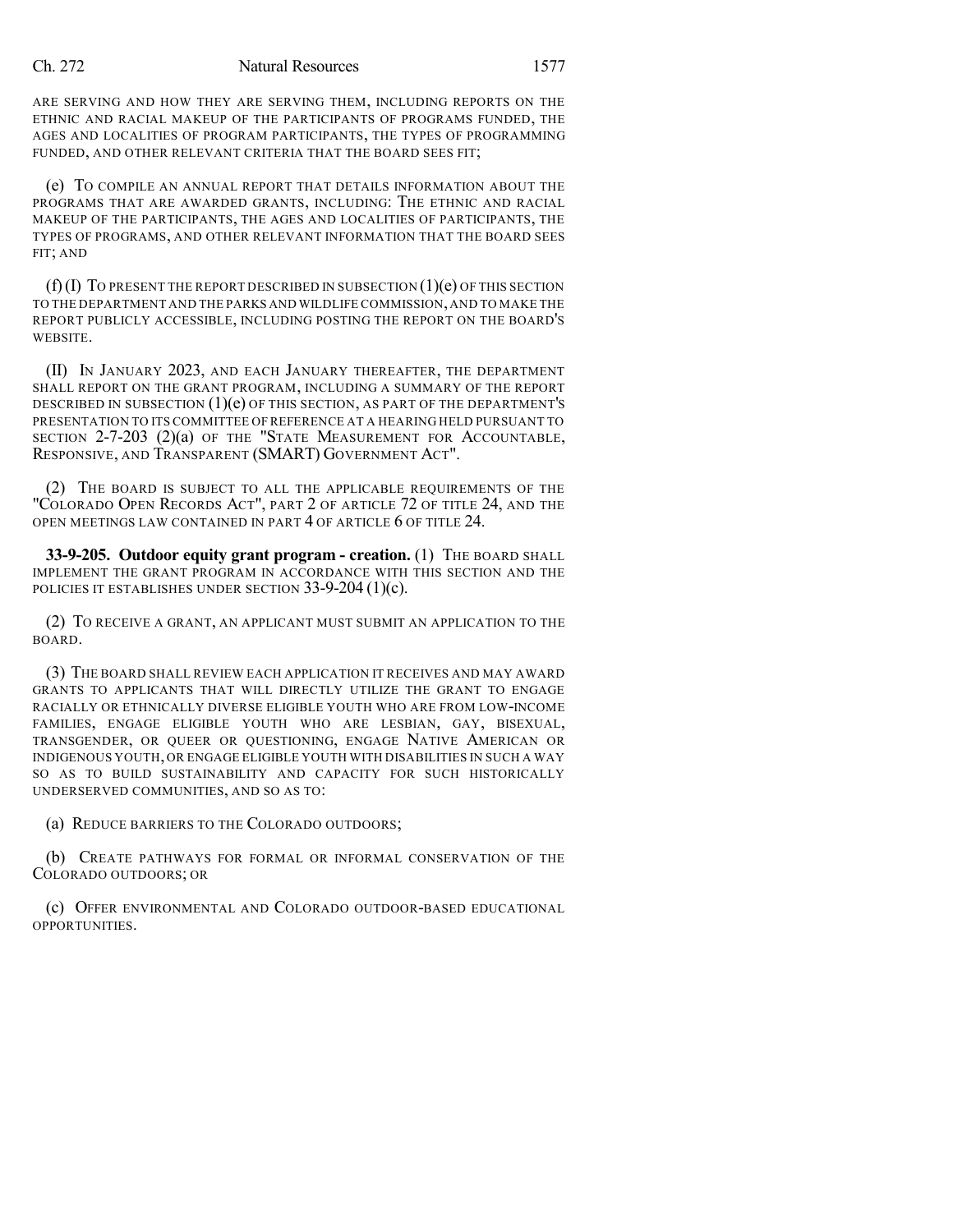(4) SUBJECT TO AVAILABLE APPROPRIATIONS, GRANTS SHALL BE PAID OUT OF THE OUTDOOR EQUITY FUND CREATED IN SECTION 33-9-206.

**33-9-206. Outdoor equity fund.** (1) (a) THE OUTDOOR EQUITY FUND IS HEREBY CREATED IN THE STATE TREASURY.THE FUND CONSISTS OF MONEY CREDITED TO THE FUND PURSUANT TO SECTION 44-40-111 (12). ALL INTEREST AND INCOME DERIVED FROM THE DEPOSIT AND INVESTMENT OF MONEY IN THE OUTDOOR EQUITY FUND MUST BE CREDITED TO THE FUND AND MAY NOT BE TRANSFERRED TO THE GENERAL FUND OR ANY OTHER FUND AT THE END OF ANY FISCAL YEAR. ANY UNEXPENDED AND UNENCUMBERED MONEY REMAINING IN THE OUTDOOR EQUITY FUND AT THE END OF A FISCAL YEAR STAYS IN THE FUND.

(b) THE MONEY CREDITED TO THE OUTDOOR EQUITY FUND PURSUANT TO SUBSECTION  $(1)(a)$  OF THIS SECTION AND ANY INCOME AND INTEREST DERIVED FROM THE DEPOSIT AND INVESTMENT OF SUCH MONEY IS EXEMPT FROM ANY RESTRICTION ON SPENDING, REVENUE, OR APPROPRIATIONS, INCLUDING, WITHOUT LIMITATION, THE RESTRICTIONS OF SECTION 20 OF ARTICLE X OF THE STATE CONSTITUTION.

(2) SUBJECT TO ANNUAL APPROPRIATION BY THE GENERAL ASSEMBLY, THE DIVISION MAY EXPEND MONEY FROM THE OUTDOOR EQUITY FUND TO IMPLEMENT THE OUTDOOR EQUITY GRANT PROGRAM. THE DEPARTMENT MAY USE MONEY IN THE OUTDOOR EQUITY FUND TO PAY THE DIRECT AND INDIRECT COSTS THAT THE DEPARTMENT INCURS TO ADMINISTER THIS PART 2, ASSIST THE OUTDOOR EQUITY BOARD, AND PAY THE PER DIEM AND EXPENSES OF THE OUTDOOR EQUITY BOARD MEMBERS.

(3) THE OUTDOOR EQUITY BOARD MAY SEEK, ACCEPT, AND EXPEND GIFTS, GRANTS, DONATIONS, LOANS OF MONEY, OR AID IN ANY FORM FROM THE FEDERAL GOVERNMENT, ANY STATE AGENCY, ANY LOCAL GOVERNMENT, OR FROM PRIVATE SOURCES, OR ANY COMBINATION THEREOF, FOR THE PURPOSES OF THIS PART 2, AND ANY SUCH MONEY MUST BE CREDITED TO THE GIFTS, GRANTS, AND DONATIONS ACCOUNT CREATED IN THE FUND. THE MONEY IN THE GIFTS, GRANTS, AND DONATIONS ACCOUNT IS CONTINUOUSLY APPROPRIATED TO THE DIVISION TO IMPLEMENT THE OUTDOOR EQUITY GRANT PROGRAM.

**SECTION 2.** In Colorado Revised Statutes, 44-40-111, **add** (12) as follows:

**44-40-111. Lottery fund - creation - definitions.** (12) (a) AS USED IN THIS SUBSECTION (12), UNLESS THE CONTEXT OTHERWISE REQUIRES:

(I) "OUTDOOR EQUITY FUND" MEANS THE OUTDOOR EQUITY FUND CREATED IN **SECTION 33-9-206.** 

(II) "PARKS AND OUTDOOR RECREATION CASH FUND" MEANS THE PARKS AND OUTDOOR RECREATION CASH FUND CREATED IN SECTION 33-10-111 (1).

(III) "PUBLIC SCHOOL CAPITAL CONSTRUCTION ASSISTANCE FUND" MEANS THE PUBLIC SCHOOL CAPITAL CONSTRUCTION ASSISTANCE FUND CREATED IN SECTION 22-43.7-104.

(IV) "WILDLIFE CASH FUND" MEANS THE WILDLIFE CASH FUND CREATED IN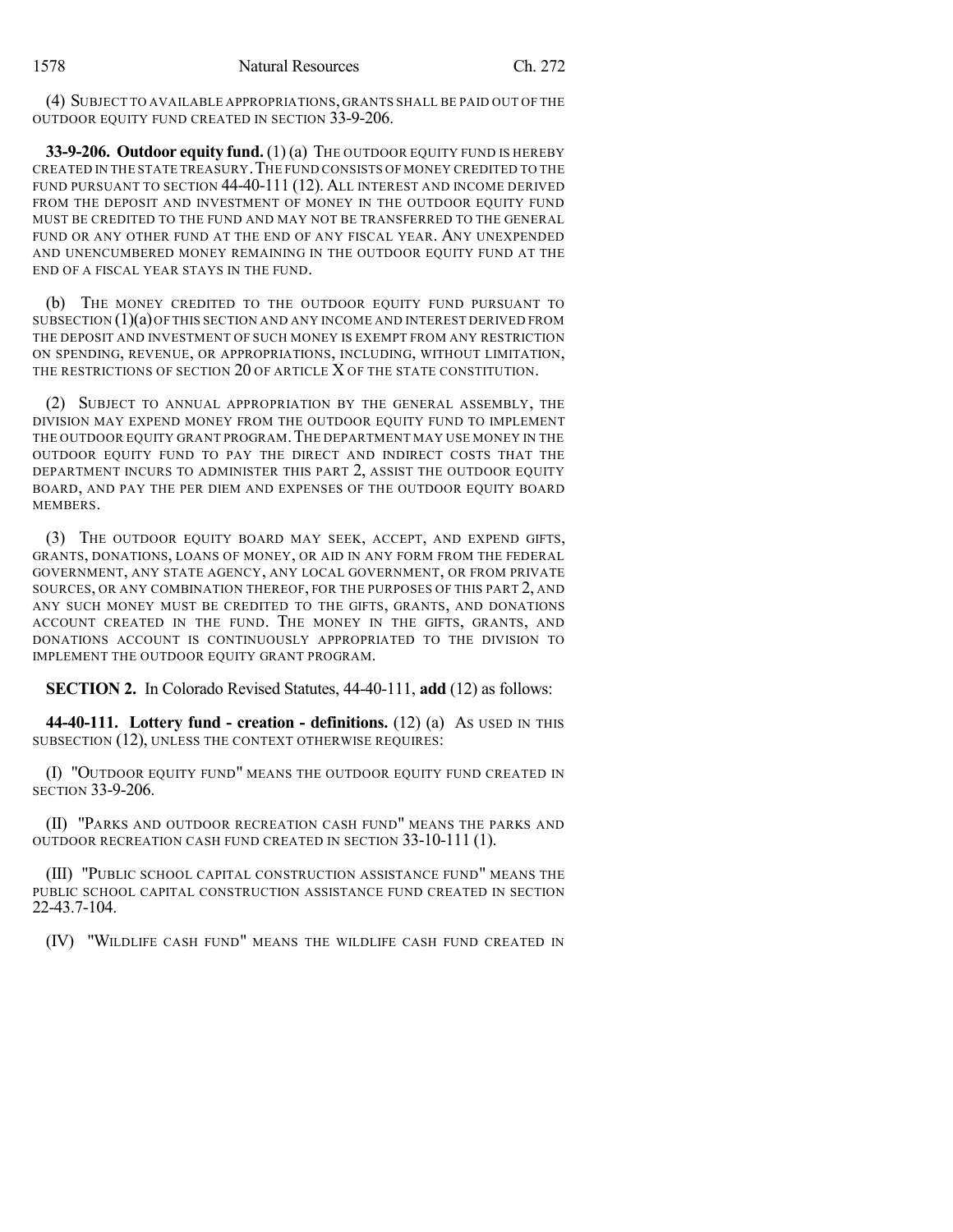### SECTION 33-1-112 (1)(a).

(b) PURSUANT TO SUBSECTION (10)(b) OF THIS SECTION, THE STATE TREASURER SHALL TRANSFER MONEY THAT WOULD OTHERWISE BE ALLOCATED TO THE GENERAL FUND PURSUANT TO SECTION  $3$  (1)(b)(III) OF ARTICLE XXVII OF THE STATE CONSTITUTION, AND AS DESCRIBED IN SECTION  $33-60-104$  (1)(c), AS FOLLOWS:

(I) FOR THE 2020-21 STATE FISCAL YEAR, TO THE EXTENT AVAILABLE, THE FIRST SEVEN HUNDRED FIFTY THOUSAND DOLLARS TO THE OUTDOOR EQUITY FUND; THE NEXT THREE MILLION DOLLARS TO THE PUBLIC SCHOOL CAPITAL CONSTRUCTION ASSISTANCE FUND; AND ANY REMAINING MONEY AS FOLLOWS: TWENTY-FIVE PERCENT TO THE WILDLIFE CASH FUND, TWENTY-FIVE PERCENT TO THE PARKS AND OUTDOOR RECREATION CASH FUND, AND FIFTY PERCENT TO THE PUBLIC SCHOOL CAPITAL CONSTRUCTION ASSISTANCE FUND;

(II) FOR THE 2021-22 STATE FISCAL YEAR, TO THE EXTENT AVAILABLE, THE FIRST ONE MILLION FIVE HUNDRED THOUSAND DOLLARS TO THE OUTDOOR EQUITY FUND: THE NEXT THREE MILLION DOLLARS TO THE PUBLIC SCHOOL CAPITAL CONSTRUCTION ASSISTANCE FUND; AND ANY REMAINING MONEY AS FOLLOWS: TWENTY-FIVE PERCENT TO THE WILDLIFE CASH FUND, TWENTY-FIVE PERCENT TO THE PARKS AND OUTDOOR RECREATION CASH FUND, AND FIFTY PERCENT TO THE PUBLIC SCHOOL CAPITAL CONSTRUCTION ASSISTANCE FUND;

(III) FOR THE 2022-23 STATE FISCAL YEAR,TO THE EXTENT AVAILABLE,THE FIRST TWO MILLION TWO HUNDRED FIFTY THOUSAND DOLLARS TO THE OUTDOOR EQUITY FUND; THE NEXT THREE MILLION DOLLARS TO THE PUBLIC SCHOOL CAPITAL CONSTRUCTION ASSISTANCE FUND; AND ANY REMAINING MONEY AS FOLLOWS: TWENTY-FIVE PERCENT TO THE WILDLIFE CASH FUND,TWENTY-FIVE PERCENT TO THE PARKS AND OUTDOOR RECREATION CASH FUND, AND FIFTY PERCENT TO THE PUBLIC SCHOOL CAPITAL CONSTRUCTION ASSISTANCE FUND; AND

(IV) FOR THE 2023-24 STATE FISCAL YEAR AND EACH STATE FISCAL YEAR THEREAFTER, TO THE EXTENT AVAILABLE, THE FIRST THREE MILLION DOLLARS TO THE OUTDOOR EQUITY FUND; THE NEXT THREE MILLION DOLLARS TO THE PUBLIC SCHOOL CAPITAL CONSTRUCTION ASSISTANCE FUND; AND ANY REMAINING MONEY AS FOLLOWS: TWENTY-FIVE PERCENT TO THE WILDLIFE CASH FUND, TWENTY-FIVE PERCENT TO THE PARKS AND OUTDOOR RECREATION CASH FUND,AND FIFTY PERCENT TO THE PUBLIC SCHOOL CAPITAL CONSTRUCTION ASSISTANCE FUND.

(c) THE MONEY TRANSFERRED UNDER THIS SUBSECTION (12) AND ANY INCOME AND INTEREST DERIVED FROM THE DEPOSIT AND INVESTMENT OF SUCH MONEY IS EXEMPT FROM ANY RESTRICTION ON SPENDING, REVENUE, OR APPROPRIATIONS, INCLUDING, WITHOUT LIMITATION, THE RESTRICTIONS OF SECTION 20 OF ARTICLE X OF THE STATE CONSTITUTION.

**SECTION 3.** In Colorado Revised Statutes, 22-43.7-104, **amend** (2)(b)(III) as follows:

**22-43.7-104. Public school capital construction assistance fund - creation crediting of money to fund - use of fund - emergency reserve - creation reserve account - creation and use.** (2) (b) For each fiscal year commencing on